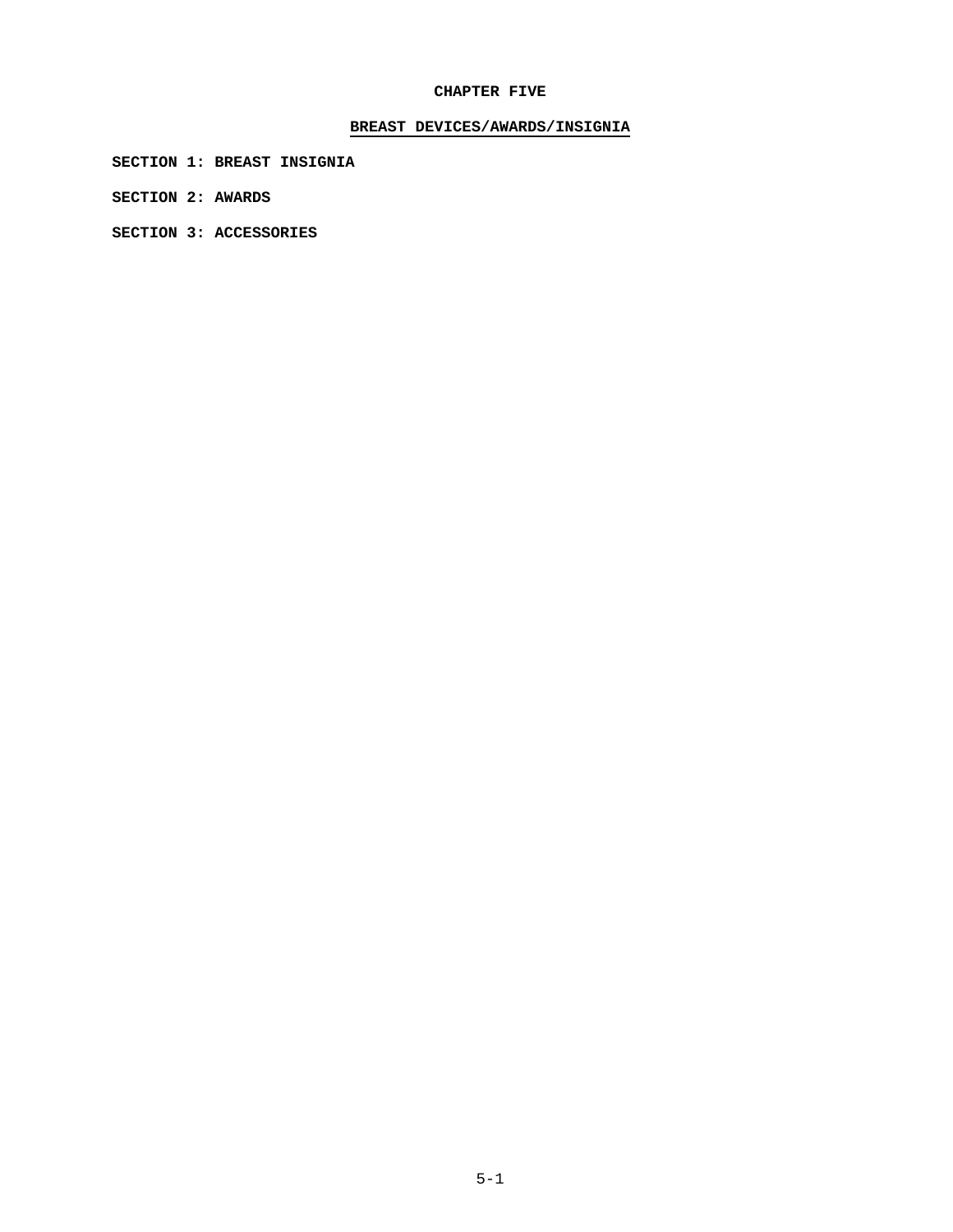THIS PAGE INTENTIONALLY LEFT BLANK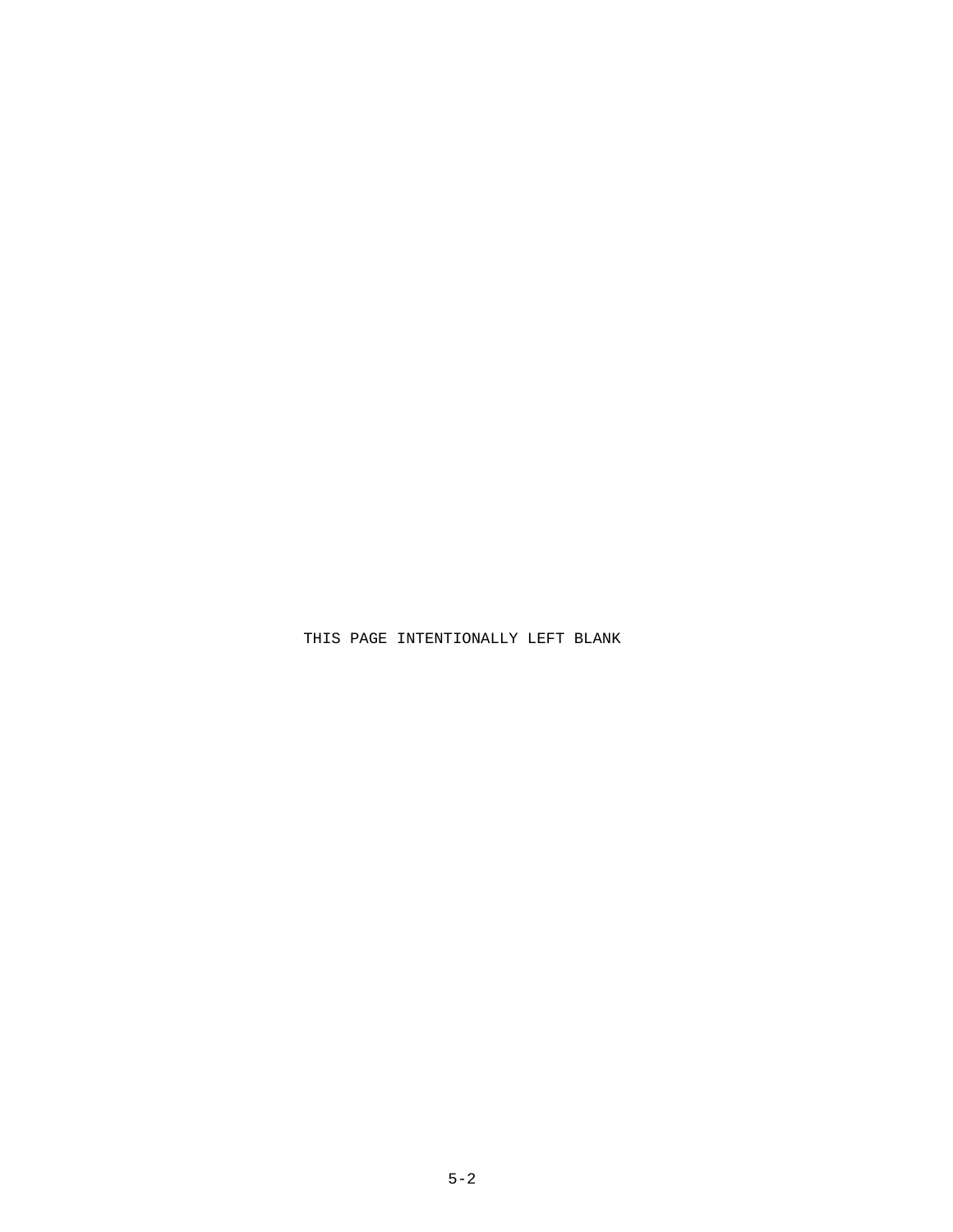### **BREAST DEVICES/AWARDS/INSIGNIA**

# **SECTION 1: BREAST INSIGNIA**

| 2. WARFARE AND OTHER OUALIFICATION INSIGNIA5102 |  |
|-------------------------------------------------|--|
|                                                 |  |
| 4. ALTERNATE DRESS UNIFORM BREAST INSIGNIA5104  |  |

# 5100 **BREAST INSIGNIA**

# 5101 **COMMAND INSIGNIA**

### 1. **Authorized Insignia**

- a. NSCC Command Badge
- b. Regional Director's Command Badge
- 2. **Provisions for Wear**. Eligible officers may wear their respective command badge when authorized to by National Headquarters on Dress and Service Uniforms (Metal), and Working Uniforms (Embroidered).

#### 3. **Description**

## a. **NSCC Command Badge**

1) **Dress and Service Uniforms**. A metal device made of brushed bronze, comprising of the NSCC shield and fouled anchor topped with a five-pointed star.

### 2) **Working Uniforms**

- a) **Camouflage Utility Uniform**. A black thread embroidered device on an olive drab tape.
- b) **Navy Working Uniform**. A yellow/gold thread embroidered device on a blue digital tape.

## b. **Regional Director's Command Badge**

1) **Dress and Service Uniforms**. A metal device made of brushed bronze, comprising of the NSCC shield and fouled anchor topped with a five-pointed star on a field of blue enamel, enclosed in a wreath.

## 2) **Working Uniforms**

- a) **Camouflage Utility Uniform**. A black thread embroidered device on an olive drab tape.
- b) **Navy Working Uniform**. A yellow/gold thread embroidered device on a blue digital tape.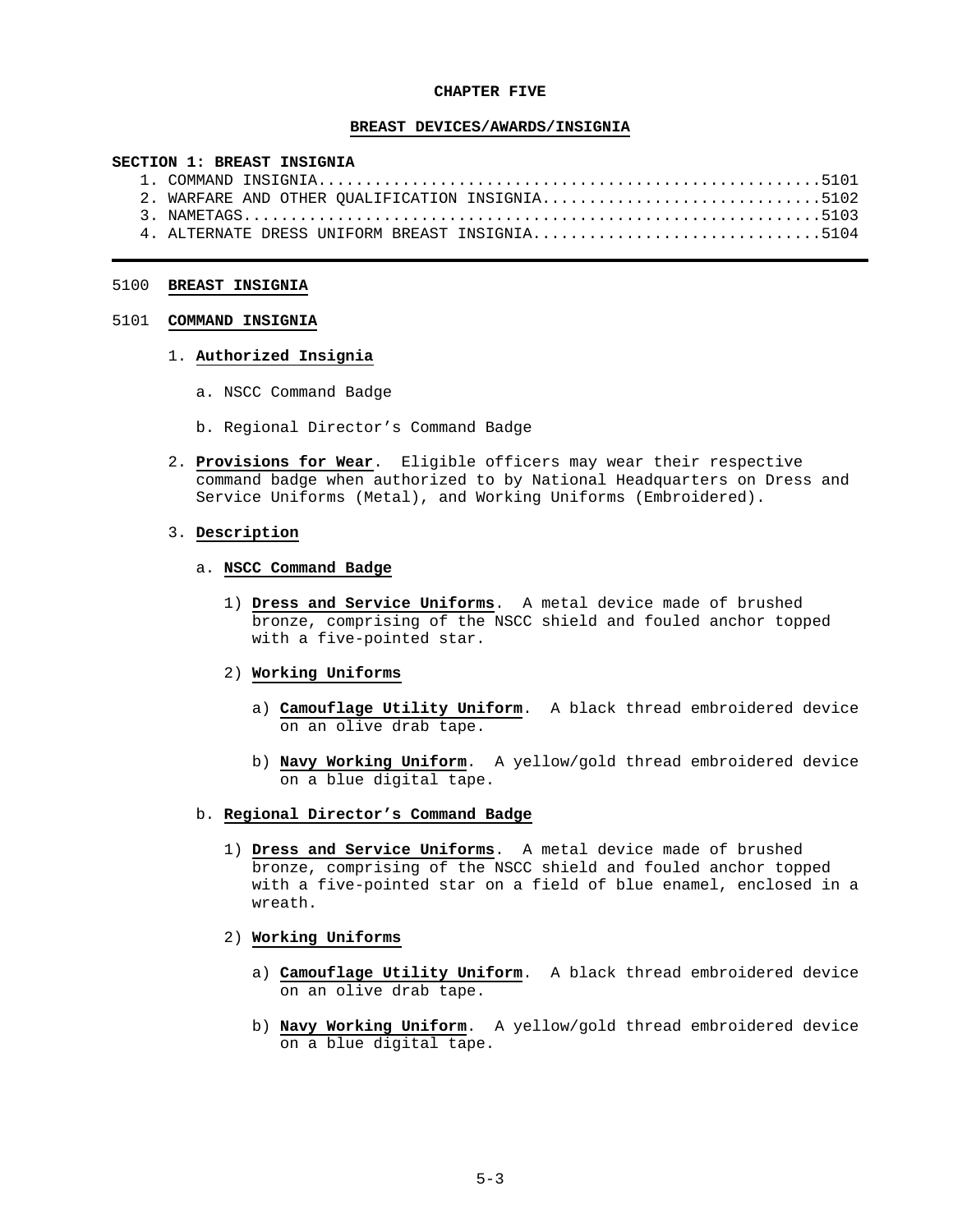## 5101 **COMMAND INSIGNIA (CONTINUED)**

# 4. **Manner of Wearing**

a. **Incumbent**. Wear Command Insignia on the right breast, centered 1/4 inch above the pocket. On uniforms without a right breast pocket, place it in the same relative position as the ribbons/medals. When wearing a nametag, center the device 1/4 inch above the nametag.

## b. **Post Tour**

- 1) Only one post tour Command Insignia may be worn. The choice of insignia is up to the individual/member. If you are also an incumbent, the post-tour Command Insignia of the same command category will not be worn.
- 2) Center the insignia on the left breast, 1/4 inch below the top of the pocket/flap.



**DRESS AND SERVICE UNIFORMS**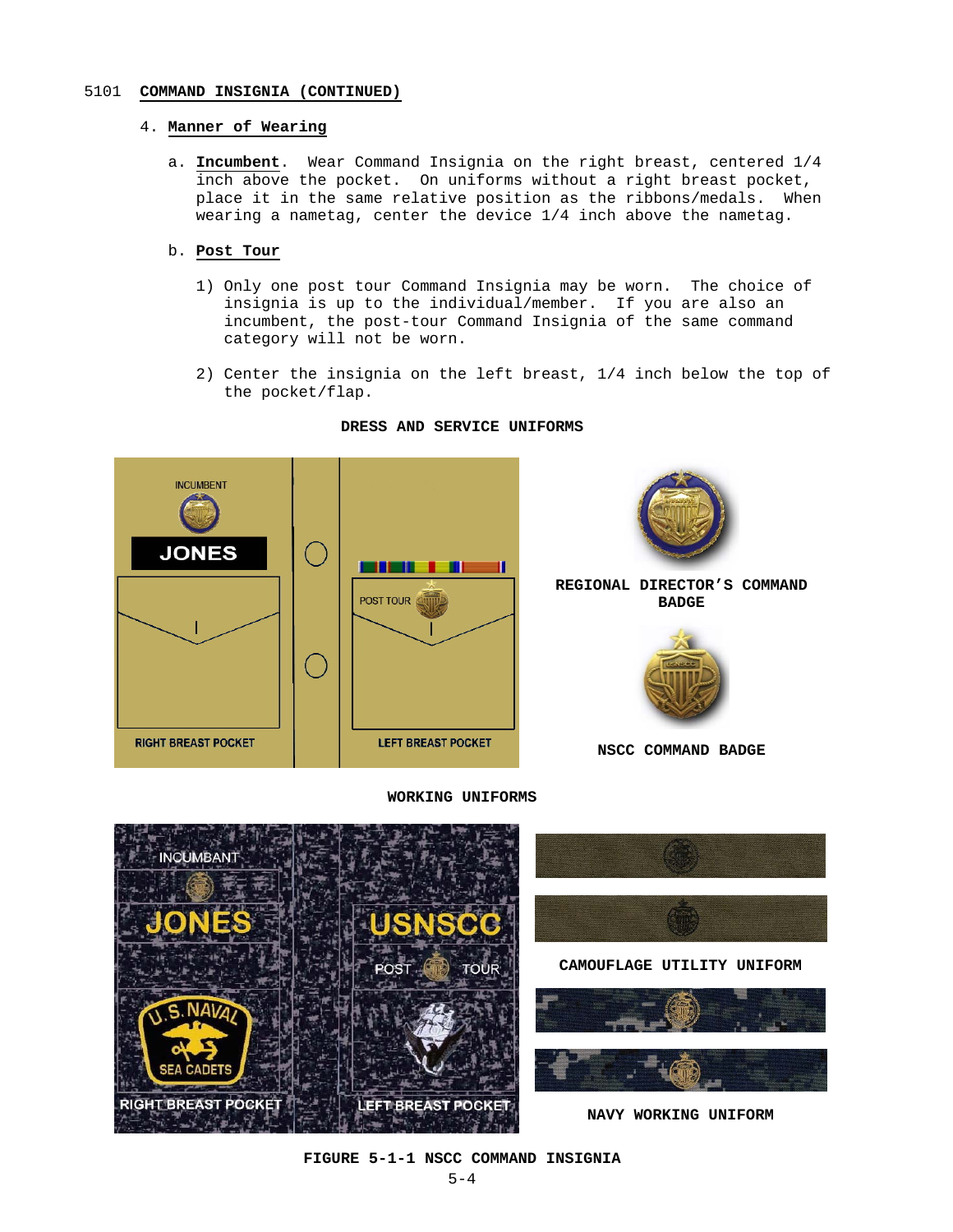### 5102 **WARFARE AND OTHER QUALIFICATION INSIGNIA**

- 1. **Authorized Insignia.** NSCC/NLCC personnel may wear all breast devices earned as outlined in the NSCC/NLCC Awards Manual, Chapter FIVE.
- 2. **Manner of Wearing**. Breast insignia are worn on the left side of the uniform in a primary position, or a primary and secondary position.
	- a. **Primary Position** 
		- 1) **With Ribbons/Medals**. The insignia is centered above ribbons or medals with the lower edge of the device 1/4 inch above the top row of ribbons or medals.
		- 2) **Without Ribbons/Medals**. The insignia is centered above the left pocket with the lower edge of the device 1/4 inch above the top of the pocket.
		- 3) **Working Uniforms**. For Navy Working Uniform and Utilities the insignia is centered above the left pocket with the lower edge of the fabric tape approximately 1/4 inch above the "USNSCC" tape.
	- b. **Secondary Position**. The insignia is centered 1/4 inch below the top of the pocket or pocket flap.



## **LEFT BREAST POCKET**





**WITH RIBBONS WITHOUT RIBBONS WORKING UNIFORM** 

**FIGURE 5-1-2 WARFARE INSIGNIA** 

#### 5103 **NAMETAGS**

1. **Nametags**. Center nametags 1/4 inch above the right breast pocket. On uniforms without a right breast pocket, place nametags on the right front in a position corresponding to ribbons on the left. Nametags are rectangular not exceeding dimensions of 1 inch by 3 1/2 inches, and may be of any color and design as long as the nametag is standard throughout the command.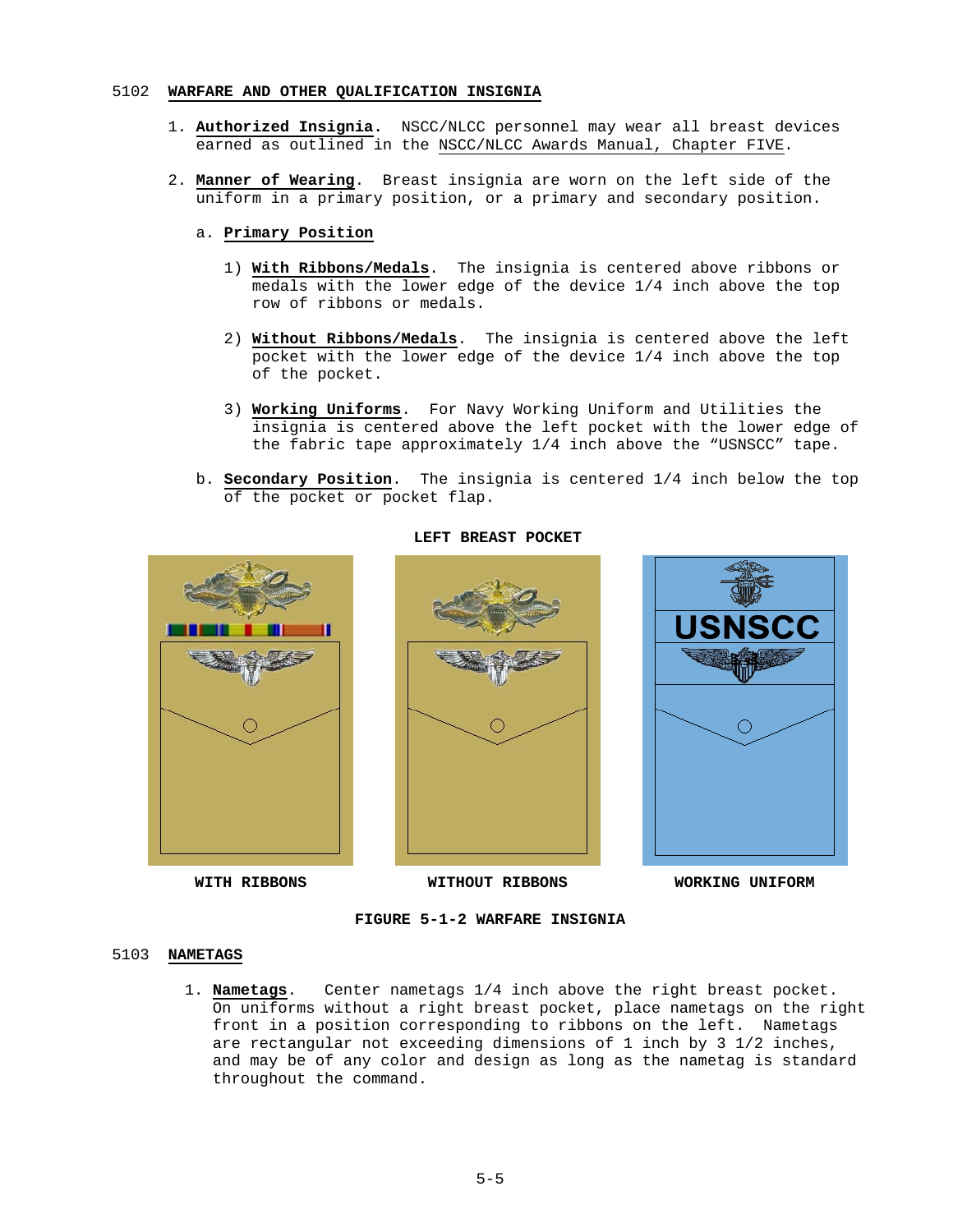## 5103 **NAMETAGS (CONTINUED)**

- 2. **Velcro Backed Leather Nametag**. Nametags shall be made of plain black leather in 2 inch x 4 inch dimension. Name, rank/rate and "NSCC" shall be embossed in gold for officers, midshipmen, instructors, and chief petty officers and in silver for PO1 and below with lettering in block letters, 1/4 inch high. Only one earned breast insignia or the NSCC crest may be worn. The insignia (silver or gold) shall be embossed above the individual's name. The NSCC Crest is reserved for NSCC Officers only.
- 3. **Alternate Uniform**. A name tag with an officer rank insignia and the full name or the officer's rank, full name, and NSCC may be worn on the right breast of the alternate dress and working uniforms. If the member is an Instructor, then the NSCC crest will be substituted for the officer rank insignia. The design may either be engraved or a metal collar device affixed, but uniformity is paramount within the unit.



# **FIGURE 5-1-3 NAMETAGS**

### 5104 **ALTERNATE DRESS UNIFORM BREAST INSIGNIA**

- 1. **Description**. An embroidered NSCC crest, approximately 3" in diameter.
- 2. **Manner of Wear**. Worn on the left breast of the Alternate Uniform dress blazer  $1/2$  inch below the pocket line.





**FIGURE 5-1-4 ALTERNATE DRESS UNIFORM BREAST INSIGNIA**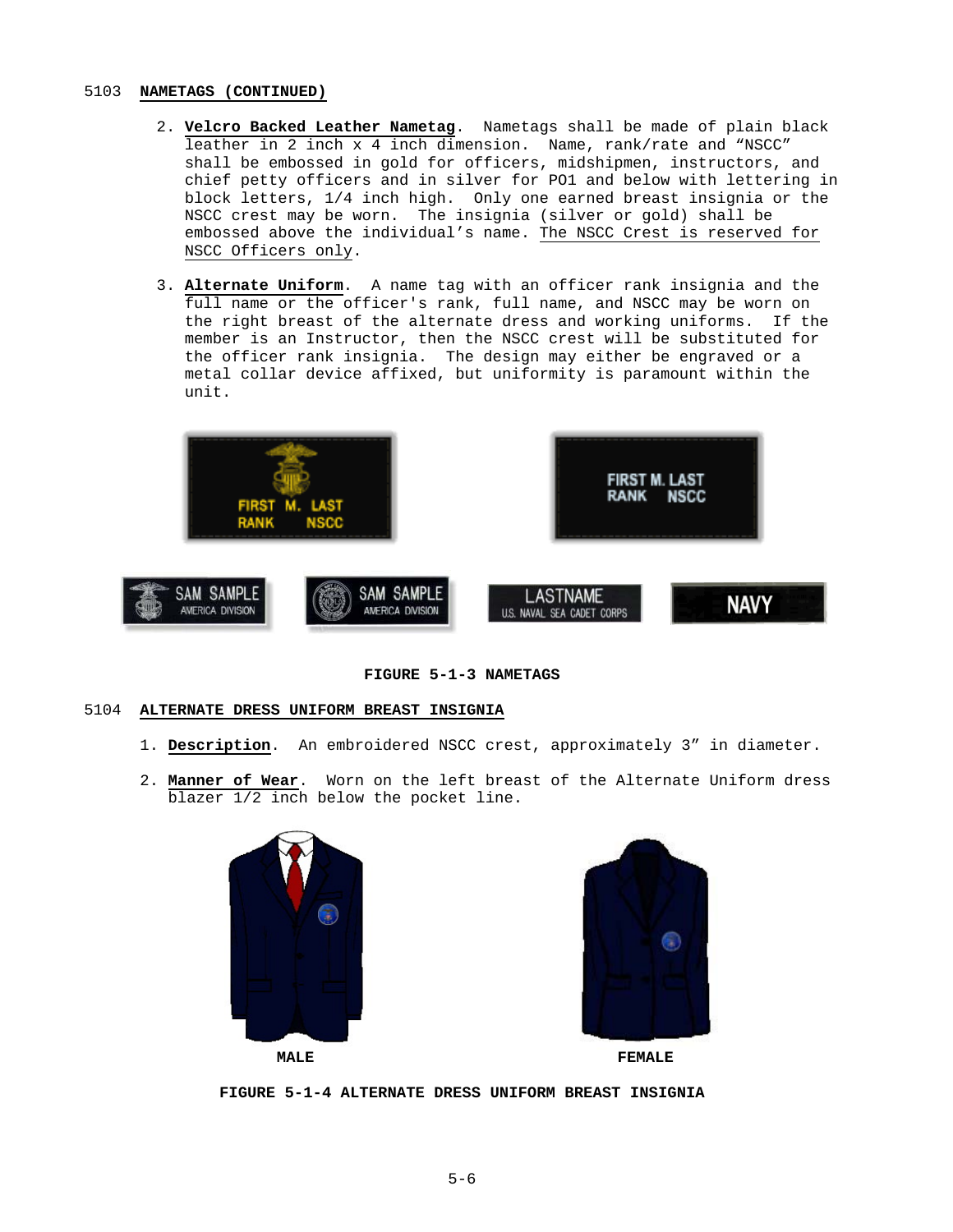## **BREAST DEVICES/AWARDS/INSIGNIA**

### **SECTION 2: AWARDS**

#### 5200 **AWARDS**

#### 5201 **GENERAL PROVISIONS**

- 1. **Authorized Awards**. Those awards described in the NSCC/NLCC Awards Manual are authorized for wear by all NSCC/NLCC personnel. Wear them on designated uniforms in the following manner.
	- a. **Other Organizations Awards**. Cadets will wear only those NSCC/NLCC ribbons and appurtenances specified in the NSCC/NLCC Awards Manual.
	- b. **Badges**. Those badges developed for NSCC cadets for award upon successful completion of advanced training or other like training (SEAL, EOD, etc.) may be worn as approved by NHQ and detailed in the NSCC/NLCC Awards Manual. Manner of wear shall follow that of earned warfare or other qualification insignia, with only two permitted as outlined in Section 5102.

#### c. **Other Service Awards**

1) Officers, Midshipman and Instructors may wear their awarded DOD/DOT/DHS/NOAA/USPHS ribbons and breast insignia on NSCC Uniforms in accordance with NSCC/NLCC Awards Manual, Chapter SIX**.** 

#### 5202 **RIBBONS**

- 1. **Manner of Wearing**. Ribbons are worn on the service coat or jumper of Dress Blue and Dress White, and on the shirt of Service Khaki, Summer White, Winter Blue, NLCC Summer and Winter Dress uniforms. Ribbons are not authorized on formal dress, dinner dress, or working uniforms. Wear up to three ribbons in a single row. When more than three ribbons are authorized, wear them in horizontal rows of three each. If ribbons are not in multiples of three, the top row contains the lesser number, and the center of this row sits over the center of the one below it. Wear ribbons without spaces between ribbons or rows of ribbons. Wear ribbons with the lower edge of the bottom row centered 1/4 inch above the left breast pocket and parallel to the deck.
- 2. **Mounting**. Ribbons shall be arranged on a bar(s) and attached to uniforms. Ribbons shall not be impregnated with preservatives which change their appearance, or have any transparent covering.
- 3. **Arrangement**. Arrange ribbons in order of precedence in rows from top down, inboard to outboard. Wear either the three senior ribbons or all ribbons if you have earned three or more.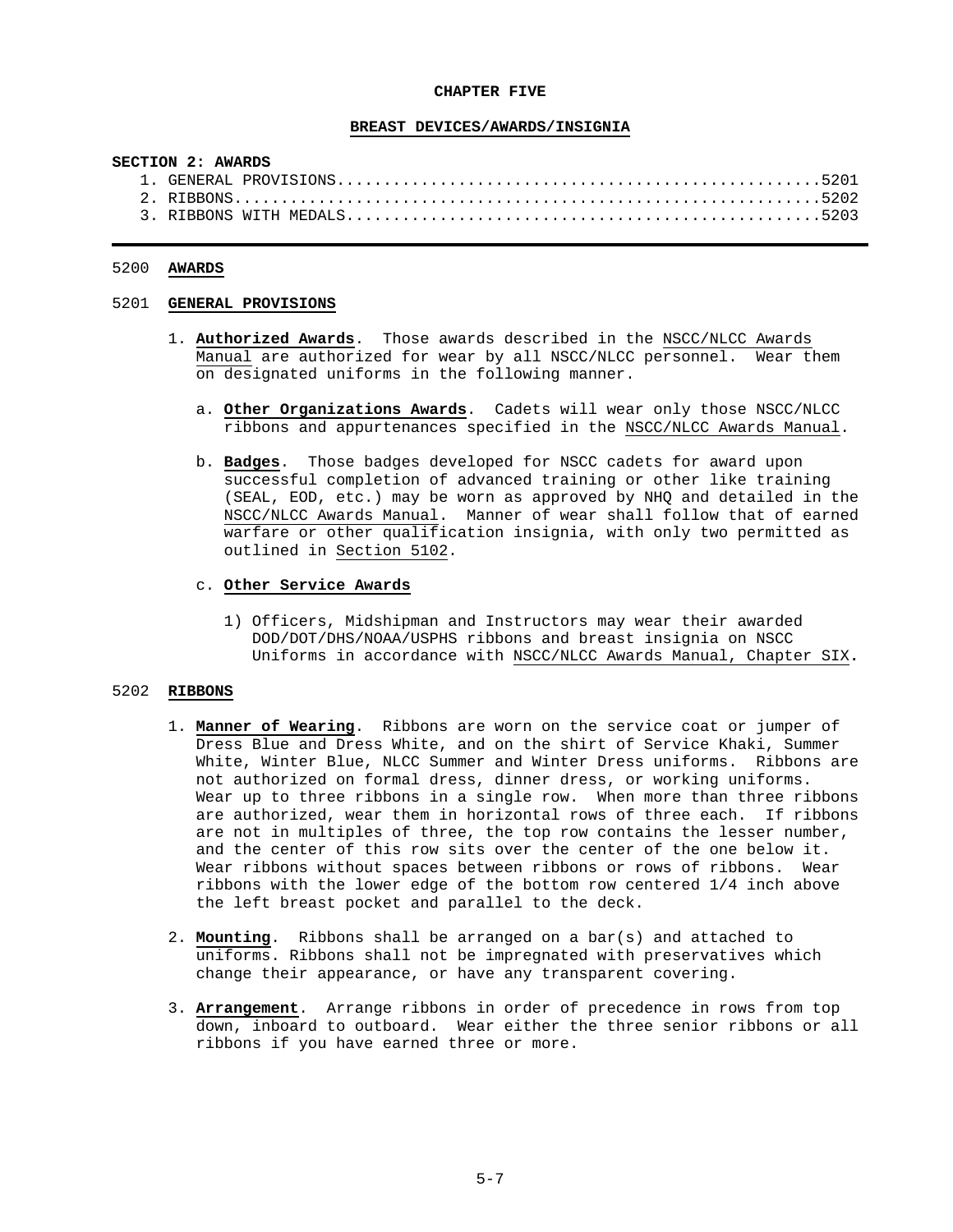### 5203 **RIBBONS WITH MEDALS**

- 1. **Manner of Wearing**. Wear both large medals and ribbons that do not have corresponding large medals on Full Dress Uniforms. Center ribbons on the right breast in the same relative position as the holding bar of the lowest row of medals in place of the name tag. Arrange ribbons in order of precedence in rows from top down and inboard to outboard. Wear either the senior three ribbons but no more than the top six ribbons. Center medals on the left pocket in order or precedence from inboard to outboard, no more than three per row.
- 2. **Note**. NSCC medal wear is the same as prescribed by the DOD/DOT/DHS/NOAA/USPHS. The wearing of medals is for special occasions only and should only be worn on full dress uniforms only, never on Service Uniforms.





**SERVICE DRESS UNIFORM WITH RIBBONS AND NAMETAG** 

**FULL DRESS UNIFORM WITH RIBBONS AND MEDALS** 

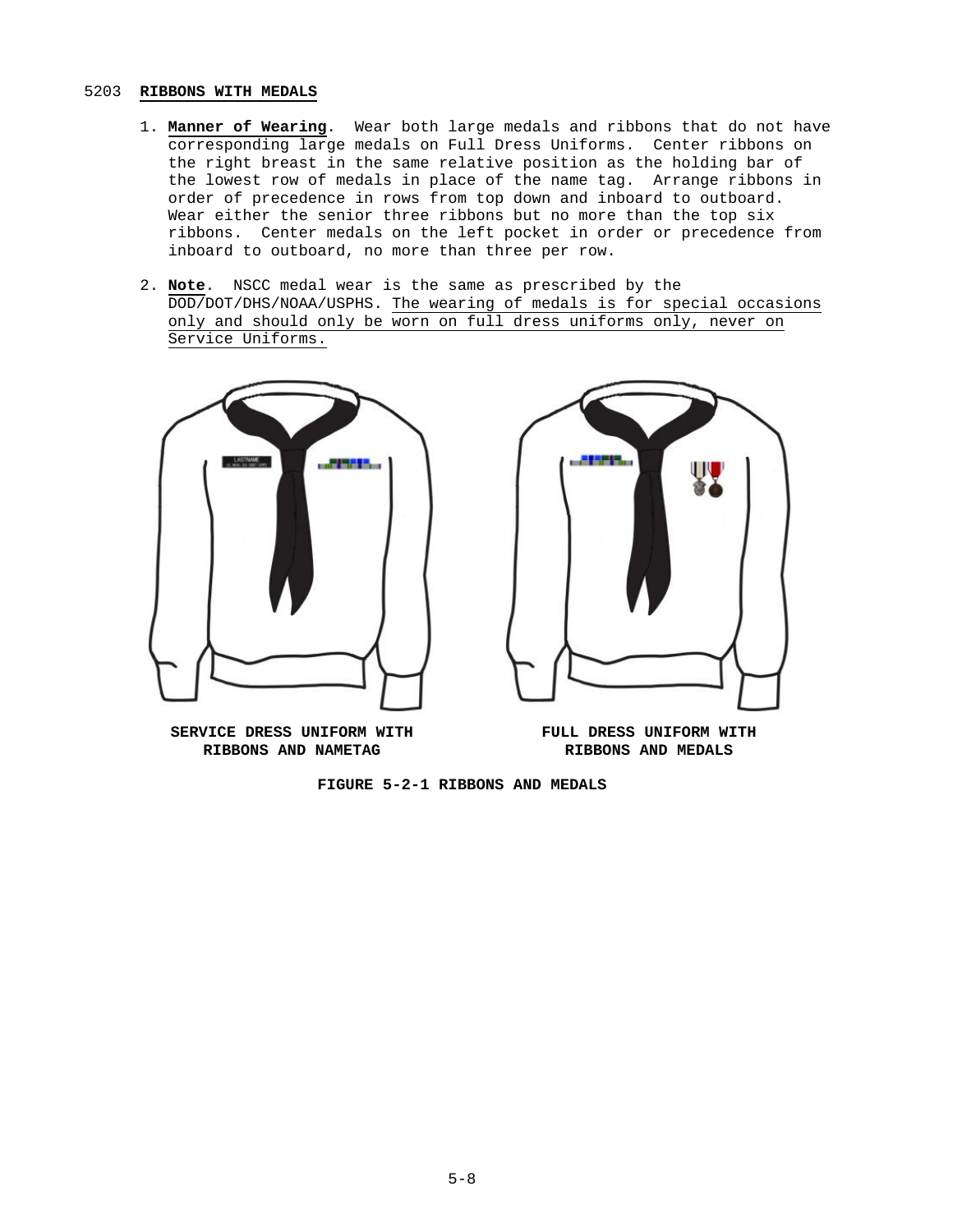## **BREAST DEVICES/AWARDS/INSIGNIA**

## **SECTION 3: ACCESSORIES**

# 5300 **ACCESSORIES**

### 5301 **AIGUILLETTES**

- 1. **General**. Individuals may wear aiguillettes only when serving in an official capacity during specific events such as color guard presentation, drill team performances or service on a recruit division staff.
- 2. **Description.** Aiguillettes will be a single loop in design. While white on the blue uniforms and dark blue on white uniforms are preferred, black, gold, red, and yellow are also authorized.
- 3. **Manner of Wearing**. Worn on the left shoulder, hanging free and pinned at the upper seam of the shoulder and sleeve. While not a requirement, the following positions/colors are suggested:
	- a. **Black:** Color Guard Commander and Members of the Color Guard and Honor Guard.
	- b. **Blue**: Color Guard Commander and Members of the Color Guard and Honor Guard**.**
	- c. **Red:** Master-At-Arms and Recruit Division/Company Commanders.
	- d. **Yellow**: Assistant Recruit Division/Company Commanders
	- e. **White:** Color Guard Commander and Members of the Color Guard and Honor Guard.



**FIGURE 5-3-1 AIGUILLETTE**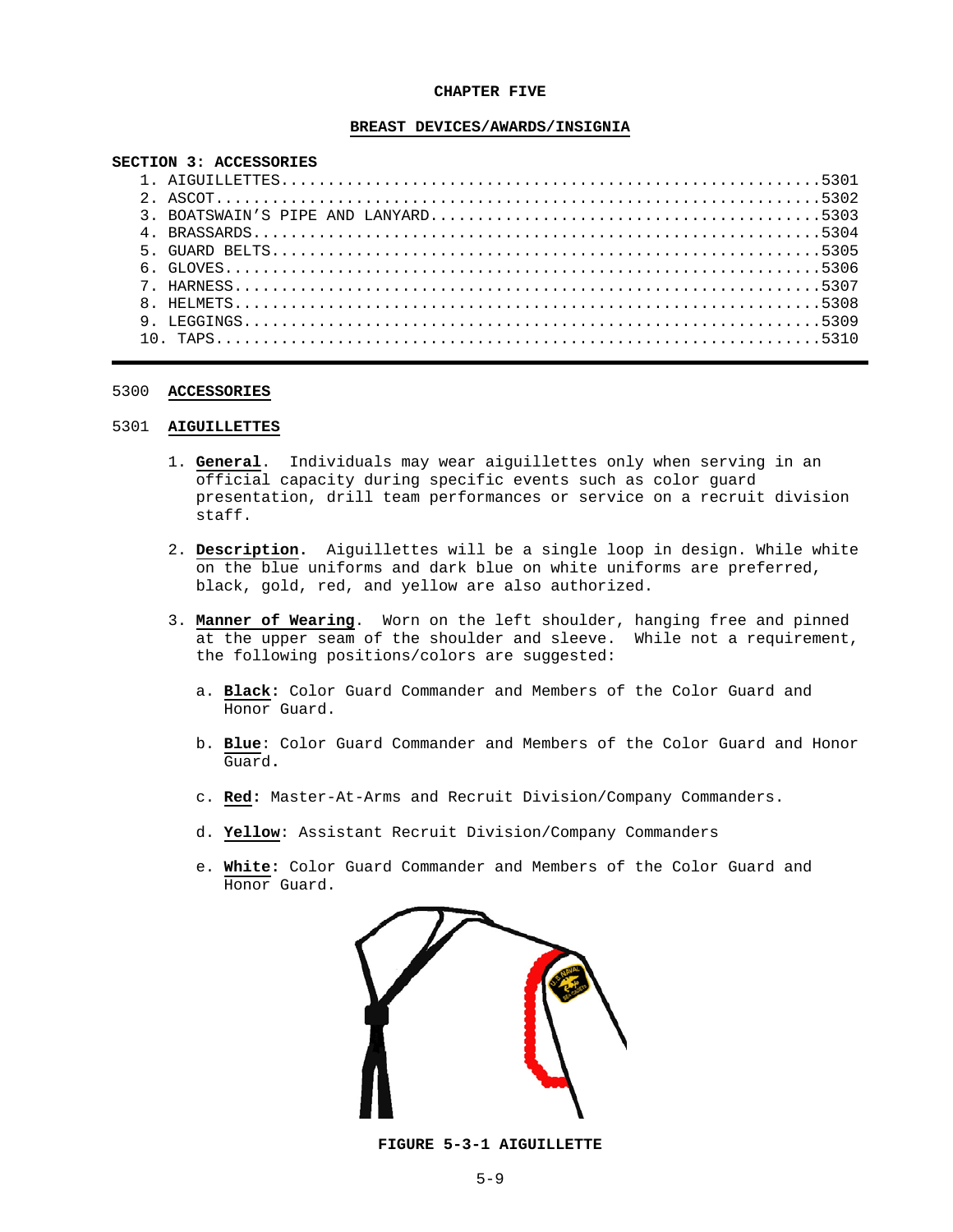## 5302 **ASCOTS**

- 1. **General**. Individuals may wear ascot only when serving in an official capacity during specific events such as color guard presentation, drill team performances or serving as a ceremonial honor guard.
- 2. **Description**. Ascots will match aiguillette color, if worn.
- 3. **Manner of Wearing**. Worn on the tight to the neck with a slight flourish.

#### 5303 **BOATSWAIN'S PIPE AND LANYARD**

- 1. **General**. The boatswain's pipe and lanyard may be worn around the neck while carrying out official ceremonial duties and military watches. The lanyard is braided with Belfast cord in a traditional style and sennit.
- 2. **Manner of Wearing**. When hanging free, the bottom of the pipe shall not fall below the top of the belt. Wear white lanyards with dark/blue uniforms and black lanyards with white uniforms. Men place the pipe in the left breast pocket when not in use. Women wearing Service Dress Blue place the boatswain's pipe attached to the lanyard between the top and second button of their jacket when not in use. Do not wear them on liberty.



**FIGURE 5-3-2 BOATSWAIN'S WHISTLE WITH LANYARD** 

# 5304 **BRASSARD**

- 1. **Description**. Brassards are cloth bands, marked with symbols, letters or words, indicating a type of temporary duty, to which the wearer is assigned.
- 2. **Manner of Wearing**. Wear brassards on the right arm, midway between the shoulder and elbow, on uniforms or outer garments.



#### **FIGURE 5-3-3 TYPES OF BRASSARDS**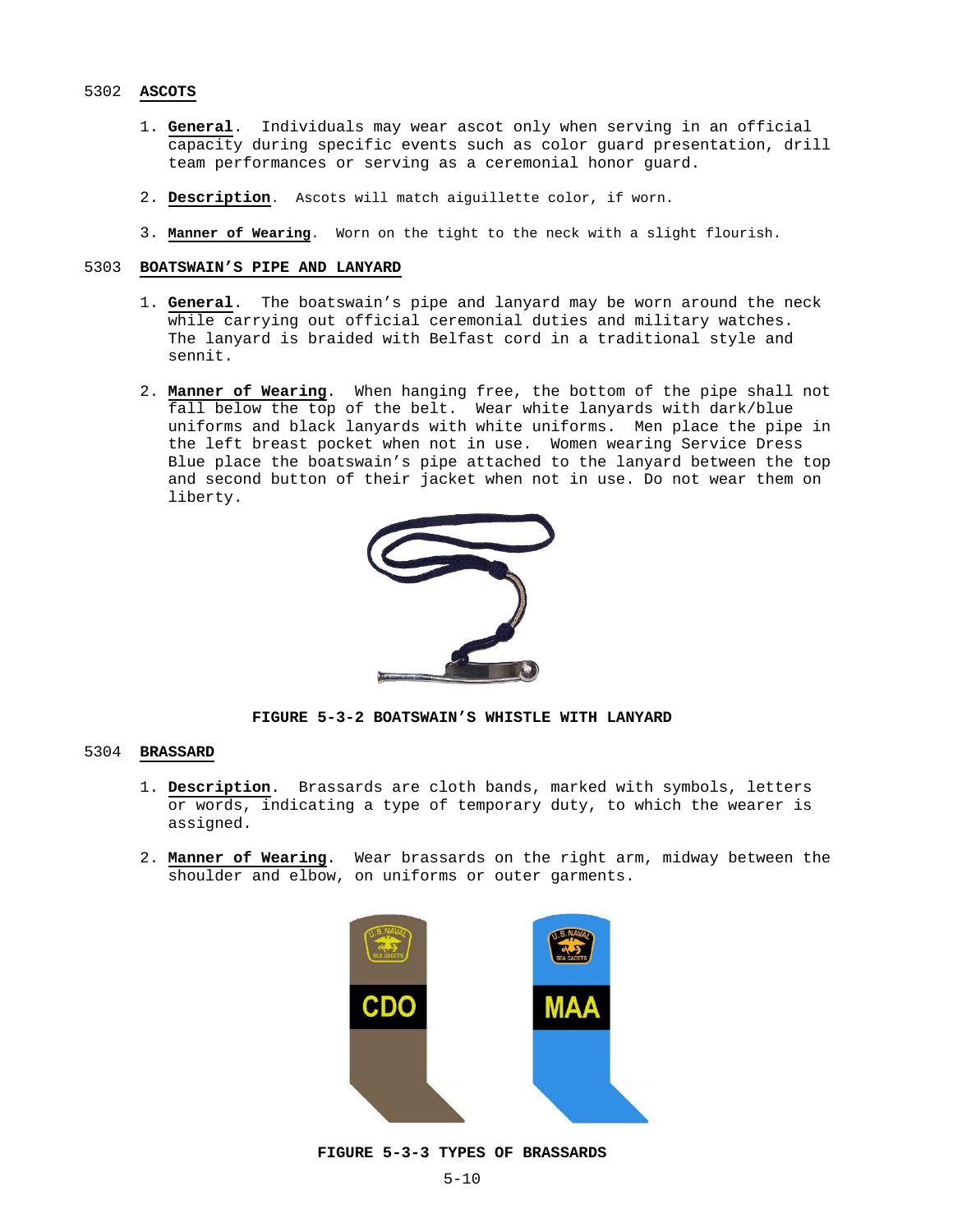### 5305 **GUARD BELT**

- 1. **Description** 
	- a. **Ceremonial.** White with polished silver or gold hardware.
	- b. **Watch.** Olive drab green with subdued hardware.

# 5306 **GLOVES**

1. **Description.** Gloves will be white cotton or synthetic material. Palm may be rubberized for handling of flags and weapons.

## 5307 **HARNESS**

1. **Description**. Harnesses will be worn by flag bearers on color guard teams and by other honor guards as required. Harnesses will be white with polished silver or gold hardware and made of the same material as guard belt worn.

## 5308 **HELMET**

1. **Description.** Cadets may wear a single color, white, dark blue or silver helmet/helmet liner, with no markings, while performing with color guard teams or honor guards.

## 5309 **LEGGINGS**

1. **Description.** Standard white canvas or vinyl leggings with lace up sides and retaining strap with buckle. May be worn when participating in ceremonies such as ceremonial guard, drill teams, sentries, guards, and special details

# 5310 **TAPS**

1. **General**. Metal taps made of steel or aluminum alloy may be worn on dress shoes of color guard teams and members of other performing units. Taps will not be worn unless performing.



**FIGURE 5-3-4 COLOR GUARD WITH ACCESSORIES**